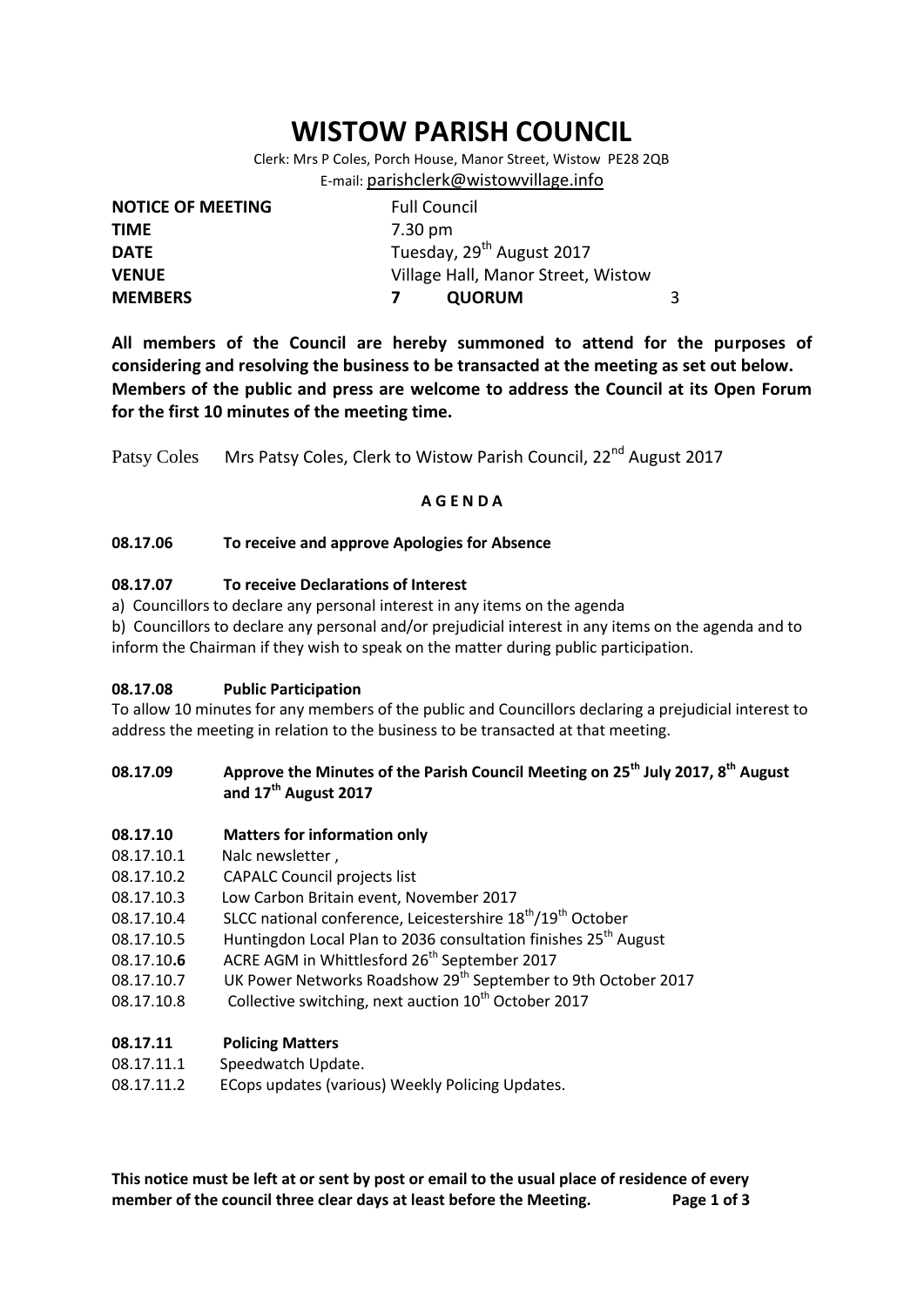## **Page 2**

**08.17.12 To receive reports from County and District – Mr T Rogers, Mr P Bucknell and Mrs J Tavener**

## **08.17.12 Finance**

- a) to approve the Financial Statement and Cashflow for August b) to approve payment of following amounts: Clerks salary and expenses £231.56 CGM grass cutting E543.60 Wickstead, surface repair kit £145.82 JCC expenses E 11.00
- **08.17.12** Income for August: none

## **08.17.13 Correspondence**

08.17.13.1 None

## **08.17.14 To consider any Planning Applications received and planning related issues**

08.17.14.1 None

## **08.17.15 Highways Report/Traffic Matters**

- 08.17.15.1 MVAS installation, posts now in place, Mr Leigh to advise on delivery and training.
- 08.17.15.2 Information from CCC on road works events
- 08.17.15.3 Information on Gritting Scheme
- 08.17.15.4 Any outstanding highways issues

## **08.17.16 Maintenance Issues**

- 08.17.16.1 Playground update, Mr Carter and Mr MacInnes.
- 08.17.16.2 Playground rota/risk assessment forms, May , Mr Leigh,
- August Mr Waller and September Mrs Emery
- 08.17.16.3 Update on Church steps repair

## **08.17.17 Administration Matters**

- 08.17.17.1 Still no quote received for PC11
- 08.17.17.2 Various policies need to be reviewed and, if required, adopted as follows:

Health and Safety, Emergency Plan, Grant Awarding, Freedom of Information,

- Training. These have been circulated to Councillors
- 08.17.17.3 Update on ACV nomination on the Three Horseshoes

# **08.17.18 Working Parties Feedback and Updates**

| a-Litter       | Mr MacInnes           |
|----------------|-----------------------|
| b- Countryside | Mr Gregory            |
| c-Village Hall | Mr MacInnes/Ms Leaton |
| d-Website      | Mrs Janiak-Emery      |
| e-Trees/Grass  | Mr Waller             |

## **08.17.19 Items for the Wistow Warbler and Wistow Web site.**

To note any relevant information.

**This notice must be left at or sent by post or email to the usual place of residence of every member of the council three clear days at least before the Meeting. Page 2 of 3**